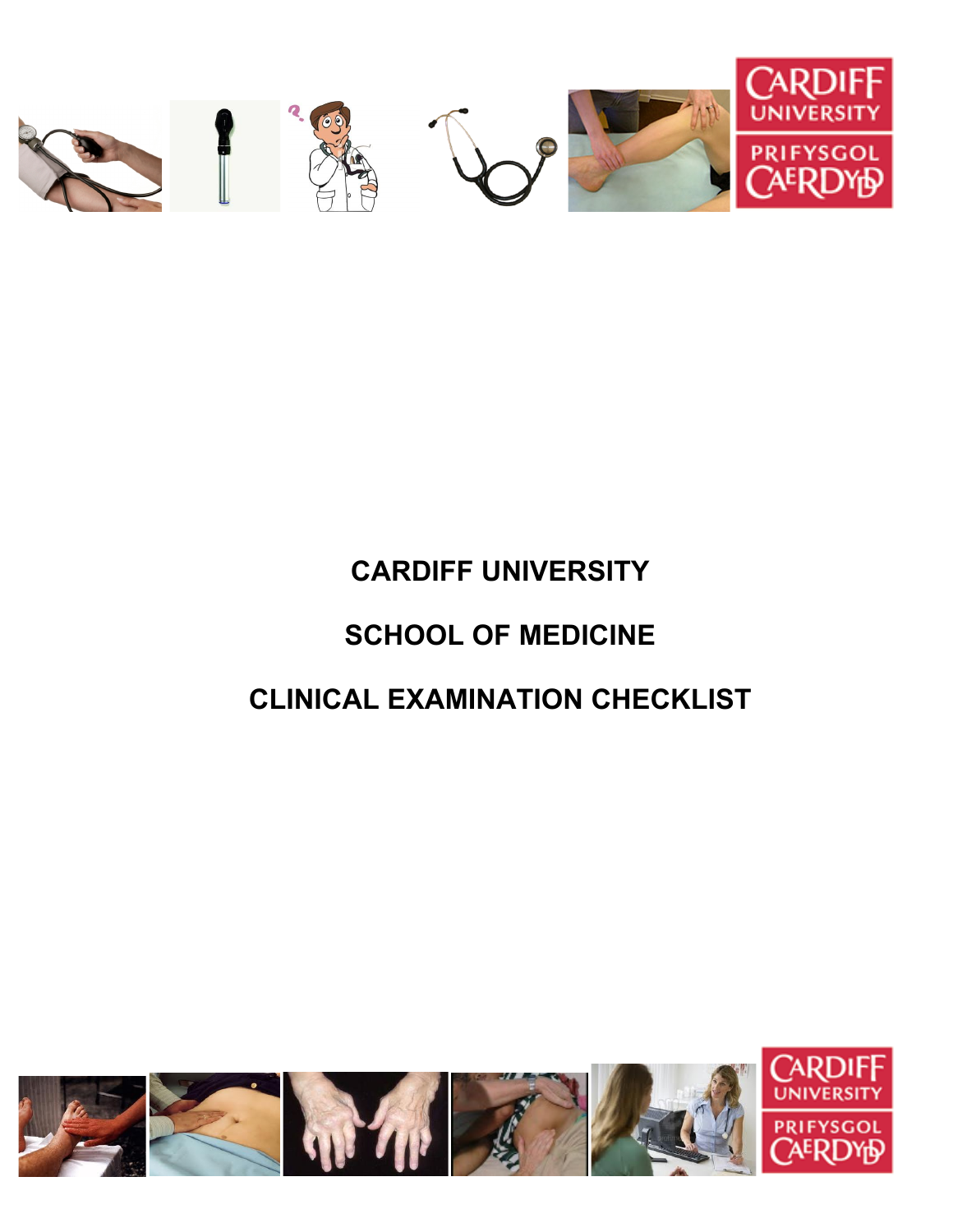

#### **Introduction**

This booklet of common examination checklists is designed to help to focus your clinical examination skills. You should take every opportunity to practise your examination skills on patients, starting with your first clinical contact in year 1 and continuing throughout your medical career. These guides are to be used in conjunction with your communication skills instruction and all the clinical examination teaching, which you will receive during your 5 years.

During your time at Medical School, you will be observed during your placement performing these examinations and will be assessed in the form of the ISCE. PRACTICE, PRACTICE, PRACTICE! In an ISCE, fluency, familiarity and appropriate techniques are the most differentiating feature in students' performance.

Remember that the purpose of a thorough clinical examination is, together with a detailed history, to enable you to construct a differential diagnosis, which helps you to treat your patient.

After each examination, summarise your findings, postulate a differential diagnosis and start thinking of what you would then do to confirm your suspicions.

Remember always to treat the patient with respect and to display an appropriately considerate manner to the patient throughout your examination.

#### **NOTE:**

**These notes are to help the structure and fluency of your examination; they are not intended to be comprehensive or complete. They do not predict the cases you will encounter in your ISCE examination: they are guides only.** 

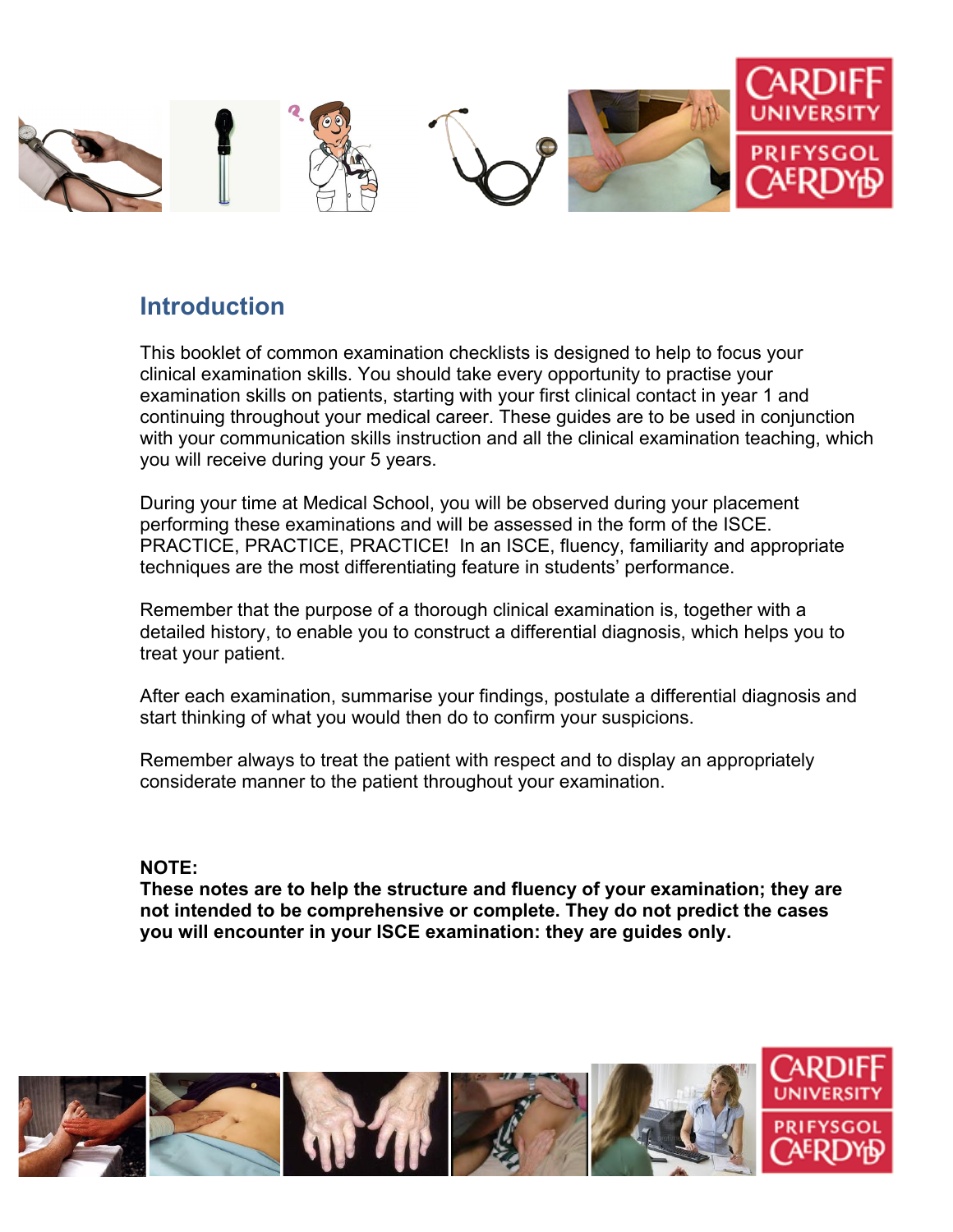

## **COMMUNICATION—Focussed history**

Introduce self Greet patient by name and explain role Start by allowing patient to tell story with minimal interruption Move from open to focussed questions:

#### **Information gathering**

Gather history about presenting complaint - symptoms

- chronology
- associated symptoms
- check for other problems

Elicit patient's perspective: ideas and concerns, expectations, effect on life

- **Background** past medical history
	- relevant social context, e.g. occupation, living circumstances
	- medication history

#### **Listen** (throughout)

Listen attentively, facilitating patient responses verbally and non verbally,

e.g. silence, repetition and paraphrasing Summarise to check understanding

Demonstrate listening and builds rapport (*'So it all started….'*)

#### **Build relationship** (throughout)

Use appropriate non-verbal behaviour, demonstrating interest and respect Consistently express empathy and / or support (concern, understanding, willingness to

help) to develop a good rapport with patient 'What is your differential diagnosis?' 'What is your most likely diagnosis?' and the justification for this

'What physical examination would you do to clarify the diagnosis?

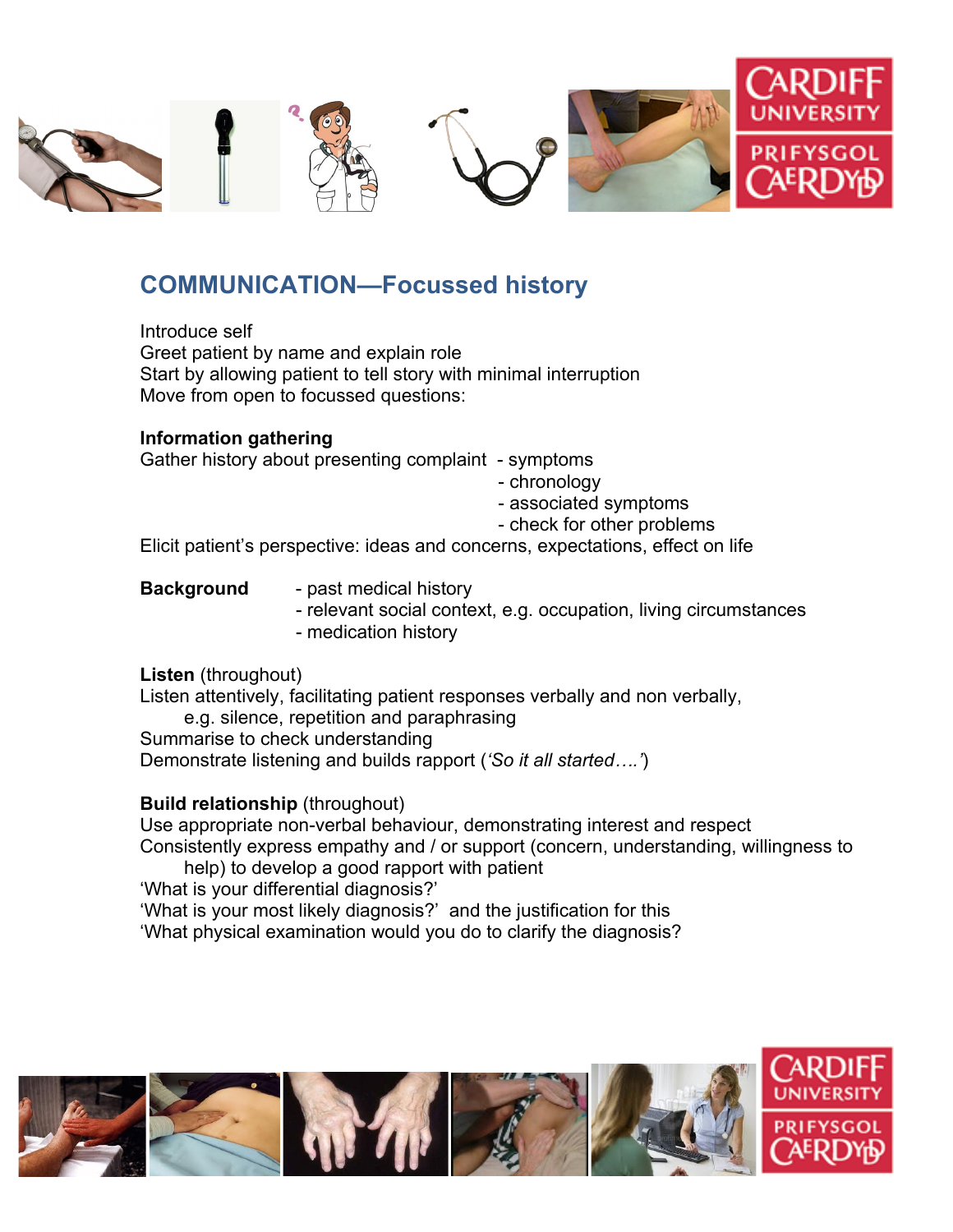

## **COMMUNICATION—Explanation**

Introduce self Greet patient by name and explain role

#### **Before providing information**

Ask what they already know, before starting explanation Ask for their particular concerns or what they want to know, before starting explanation

#### **When providing information**

Use clear language, avoiding jargon Ask patient whether they have understood the explanation given **(**and clarify patient's understanding) Elicit further questions Provide appropriate answers End with a summary and appropriate plan of further care Use appropriate non-verbal behaviour, demonstrating interest and respect Express empathy and support

#### **At the end of the explanation**

Check patient's overall understanding of the explanation Accurate information provided Comprehensive explanation and plan

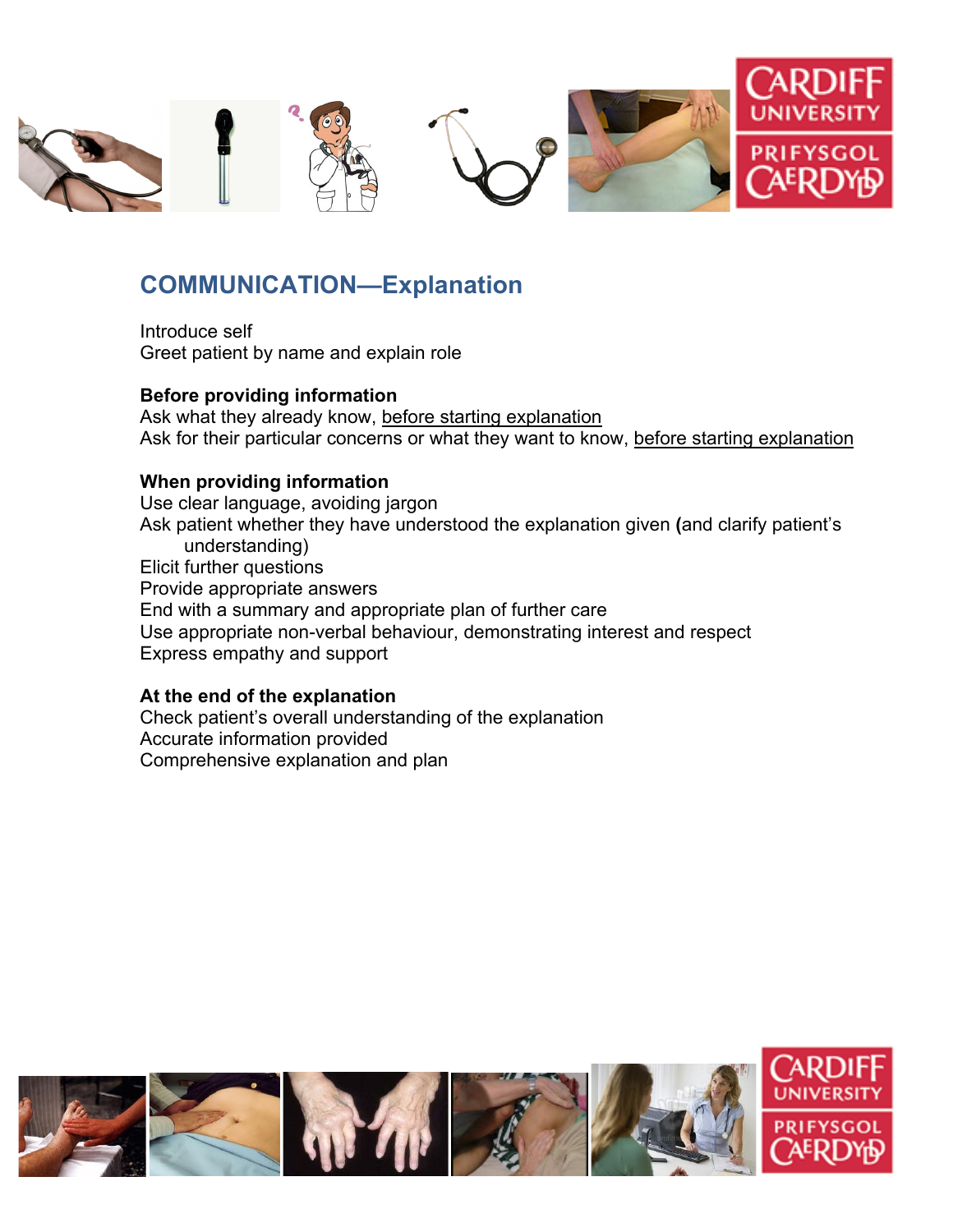

### **COMMUNICATION—Difficult consultation**

Introduce self Greet relative by name and explain role

#### **Before providing information**

Elicit relative's information needs Elicit and clarify relative's main concerns Elicit and clarify relative's understanding

#### **Provide information** - language clear, avoiding jargon

- pace suited to relative
	- check understanding
- elicit further questions and provide answers

Deal with distress by picking up cues and respond (*for example supportive silence, empathic responses*)

Express empathy and support

Provide clear plan of ongoing care and support

Provide accurate information

Provide a comprehensive explanation and plan

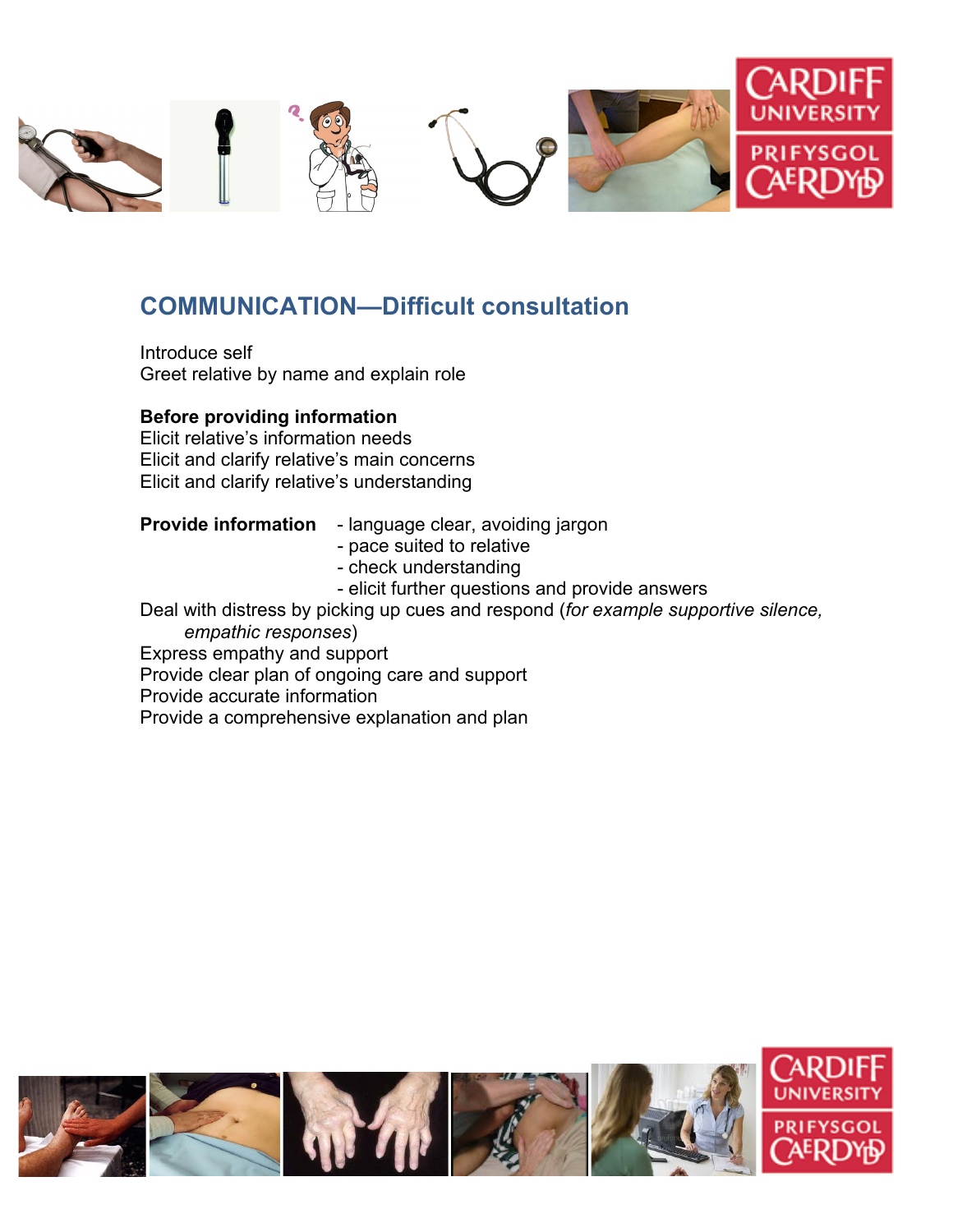

## **CARDIOVASCULAR—General**

| Observe patient's general condition                                     |
|-------------------------------------------------------------------------|
| Position patient correctly                                              |
| Examine hands                                                           |
| Assess for cyanosis—central and peripheral                              |
| Assess radial pulse for rate, rhythm                                    |
| Measure blood pressure                                                  |
| Examine carotid pulse for character                                     |
| Consider examining for collapsing pulse                                 |
| Examine jugular venous pressure                                         |
| Inspect praecordium                                                     |
| Palpate praecordium, specific areas aortic, mitral tricuspid, pulmonary |
| Localise apex beat                                                      |
| Auscultate aortic murmurs                                               |
| Auscultate mitral murmurs                                               |
| Examine for peripheral oedema                                           |
| Listen to lung bases                                                    |
| Consider examining peripheral pulses                                    |

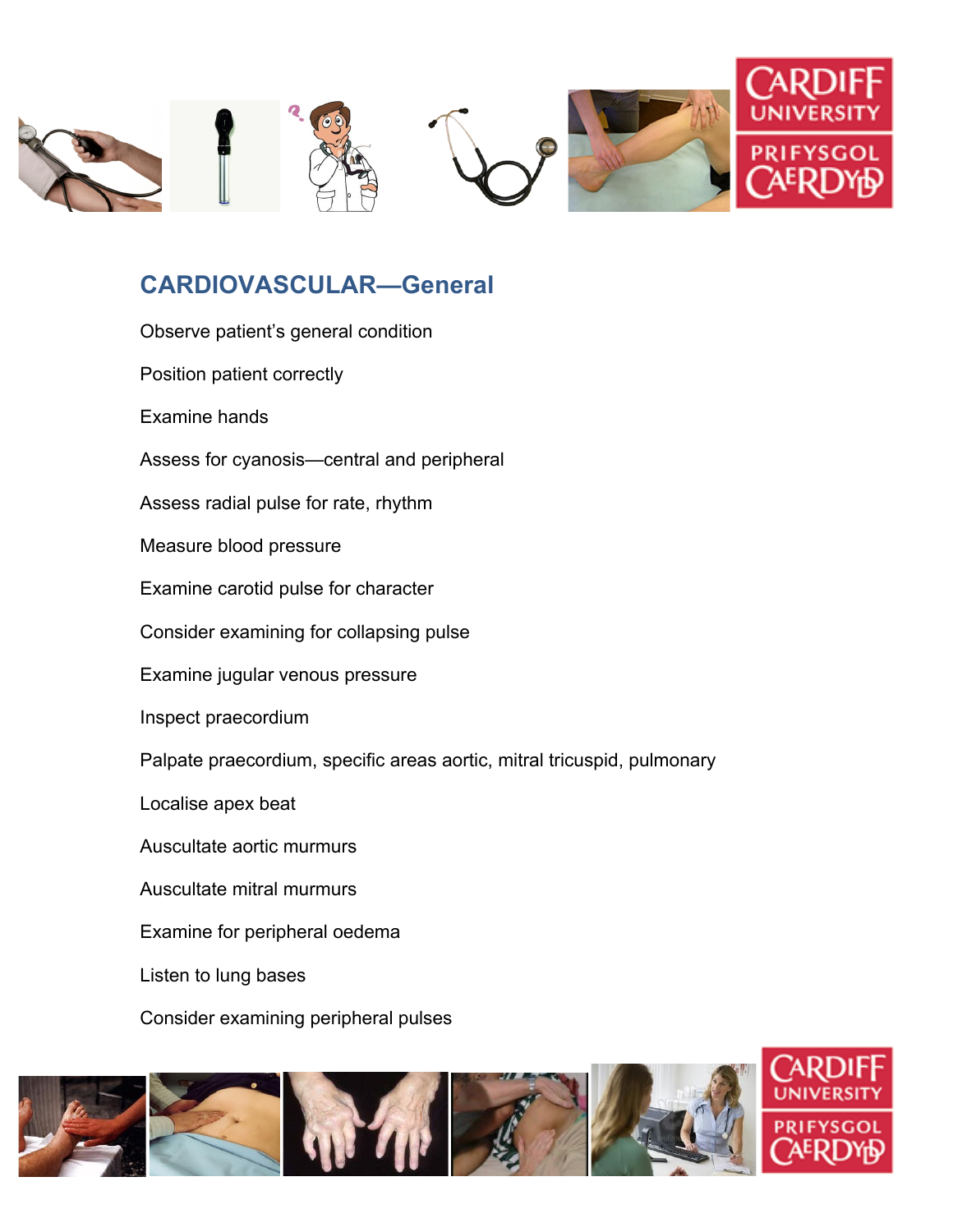

#### **CARDIOVASCULAR—Blood pressure**

- Correct cuff position on the upper arm (centre of bladder inside the cuff should be over brachial artery and the lower edge of the cuff 2–3 cm from fold in the antecubital fossa)
- Cuff should be level with the heart
- Arm supported
- Brachial/radial artery palpation for systolic (cuff pumped up to occlude artery, systolic found by palpation)
- Stethoscope applied correctly over brachial artery
- Ensure slow descent of pressure
- First sound taken as systolic and  $5<sup>th</sup>$  sound as diastolic
- Accurate measure of blood pressure

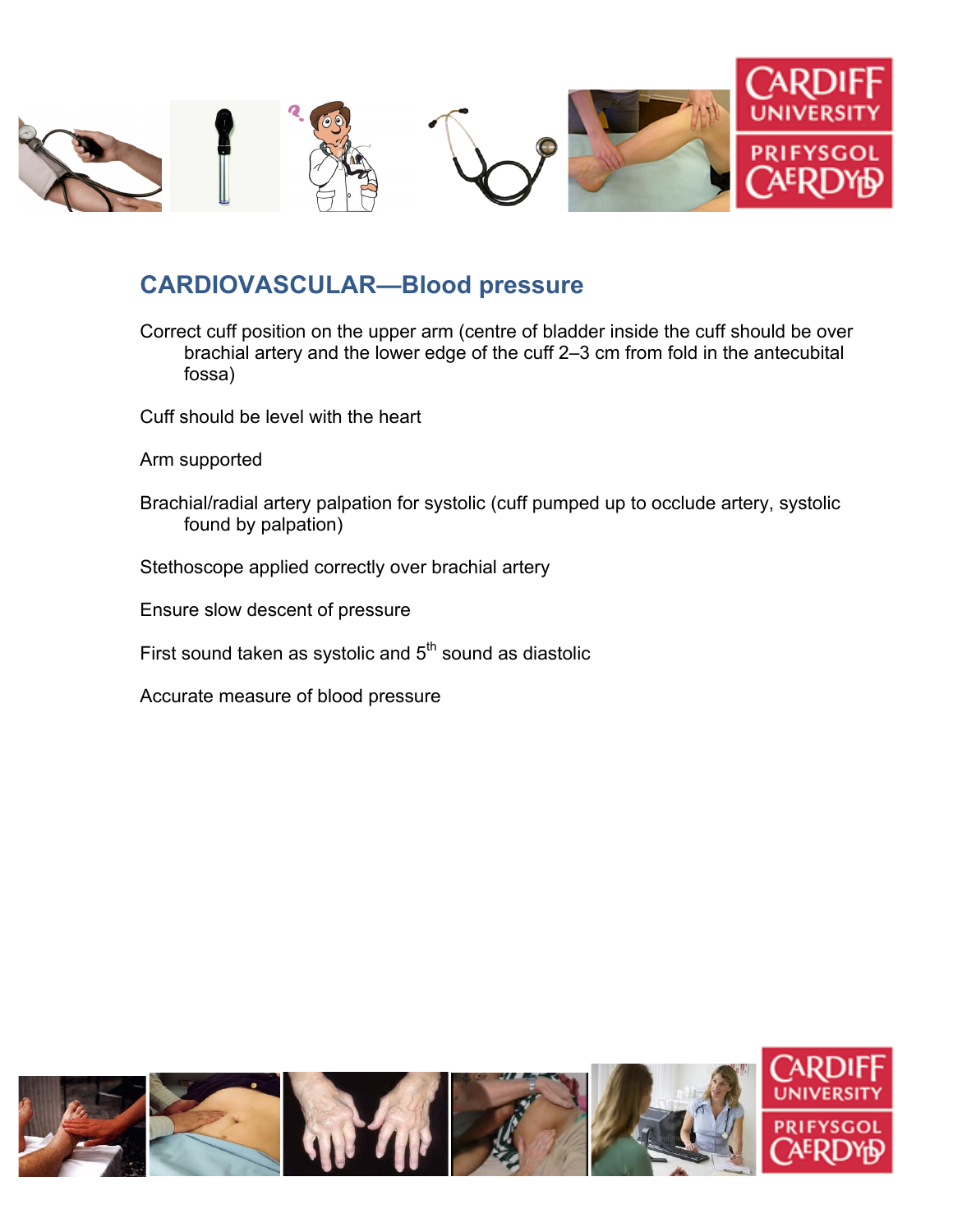

## **MUSCULOSKELETAL—GALS (gait, arms, legs, spine) screen**

Initial questions Do you have any pain or stiffness in your muscles joints or back? Can you dress yourself fully in the morning? Can you climb up and down stairs with no difficulty?

**GAIT** Observe gait Observe patient in anatomical position from behind, side, front

ARMS Arms behind head (shoulders in full abduction and external rotation) Elbow flexion (arms tucked in flexed 90° at elbow) Pronation/supination (with elbows bent at 90°, observing muscle bulk, etc.) 'Make a fist' Precision pinch Metacarpal squeeze

LEGS Internal rotation of the hips with knee fully flexed Patellar tap Observation of soles of feet Metatarsal squeeze

SPINE Lateral cervical flexion

Lumbar flexion (with fingers on two adjacent spinous processes, bend forwards looking for separation of fingers)

Palpation of bulk of trapezius for fibromyalgia trigger points

Summarise findings and postulate a differential diagnosis

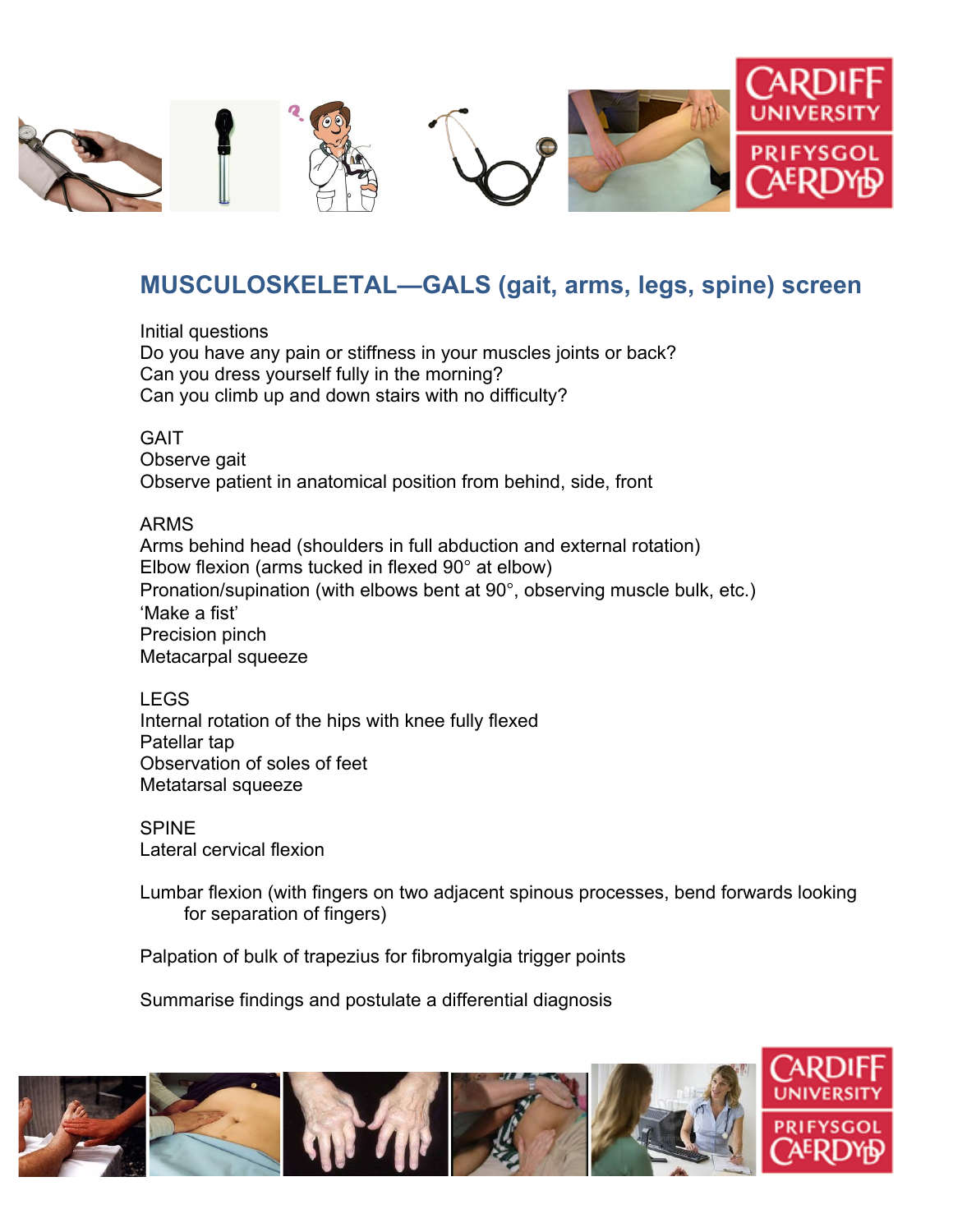

## **MUSCULOSKELETAL—Hand**

- Assess general appearance
- Ask about joint tenderness
- Look Inspect and comment on nails (normal, splinters, pitting)
	- Comment on presence/absence DIP swelling
	- Comment on presence/absence of PIP swelling
	- Comment on presence/absence of MCP swelling
	- Comment on presence/absence of deformities for RA, OA or gout
	- Comment on palmar surface appearance
	- Comment on presence/absence of rheumatoid nodules/psoriatic plaques on extensor surface
- Feel Any swelling of affected joints? bony or synovitis
- Move Assess active movement grip strength, pincer grip
	- Assess wrist movement
- Brief assessment of function
- Summarise findings
- Postulate a differential diagnosis

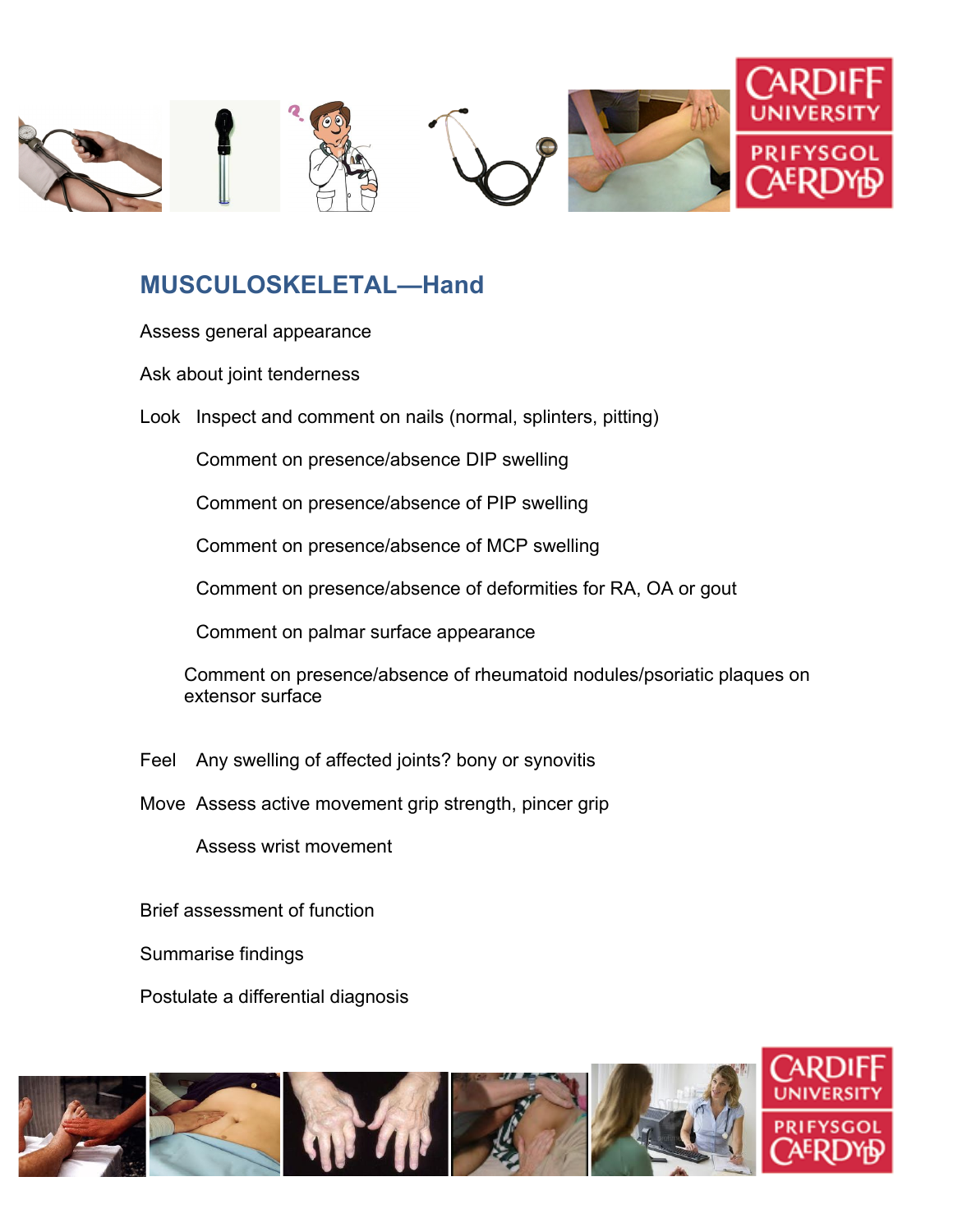

#### **MUSCULOSKELETAL—Upper limb**

- Assess general appearance
- Ask about joint tenderness
- Adequately expose limbs
- Look Inspect for deformity/swelling
- Feel Palpate for tenderness/bony abnormalities/crepitus
- Move Assess active movements of shoulder joint Flexion Abduction Internal rotation External rotation
	- Assess passive movements of shoulder joint
	- Assess movement of elbows: active and passive
	- Assess movement of wrists: active and passive
	- Assess active movements of hands (grip)
	- Brief assessment of function
- Summarise findings
- Postulate a differential diagnosis

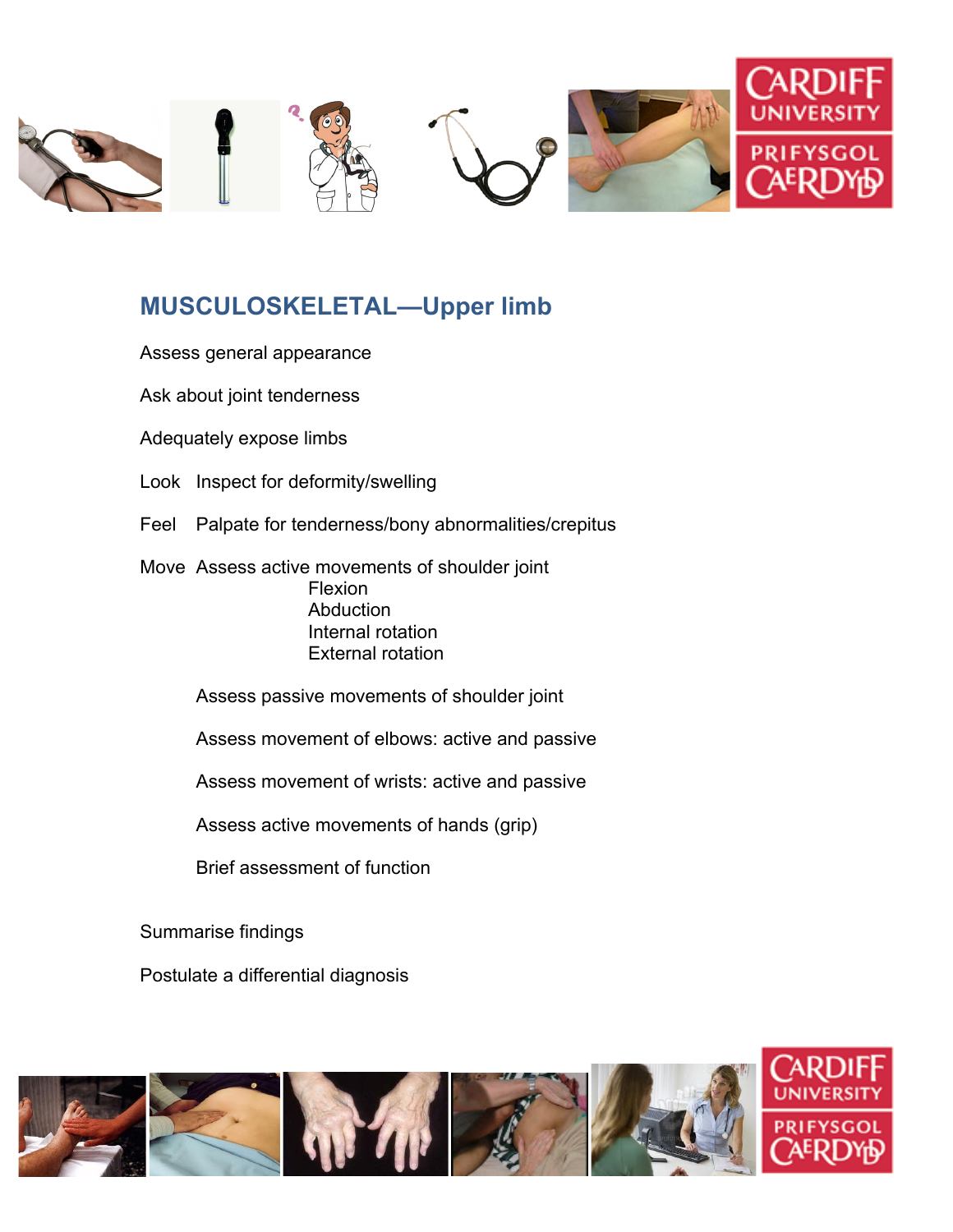

## **MUSCULOSKELETAL—Hip**

- Assess general appearance
- Ask about joint tenderness
- Adequately expose both hips
- Assess gait
- Look Inspect both legs for deformity/scars/muscle wasting

Assess gluteal integrity (Trendelenburg's test)

Assess legs for true or apparent shortening

- Feel Palpate around anatomical landmarks for tenderness
- Move Assess all active movements
	- Assess passive movements
		- Flexion
		- Internal/external rotation
		- Abduction/adduction
		- Fixed flexion deformity (Thomas' test)
- Summarise findings
- Postulate a differential diagnosis

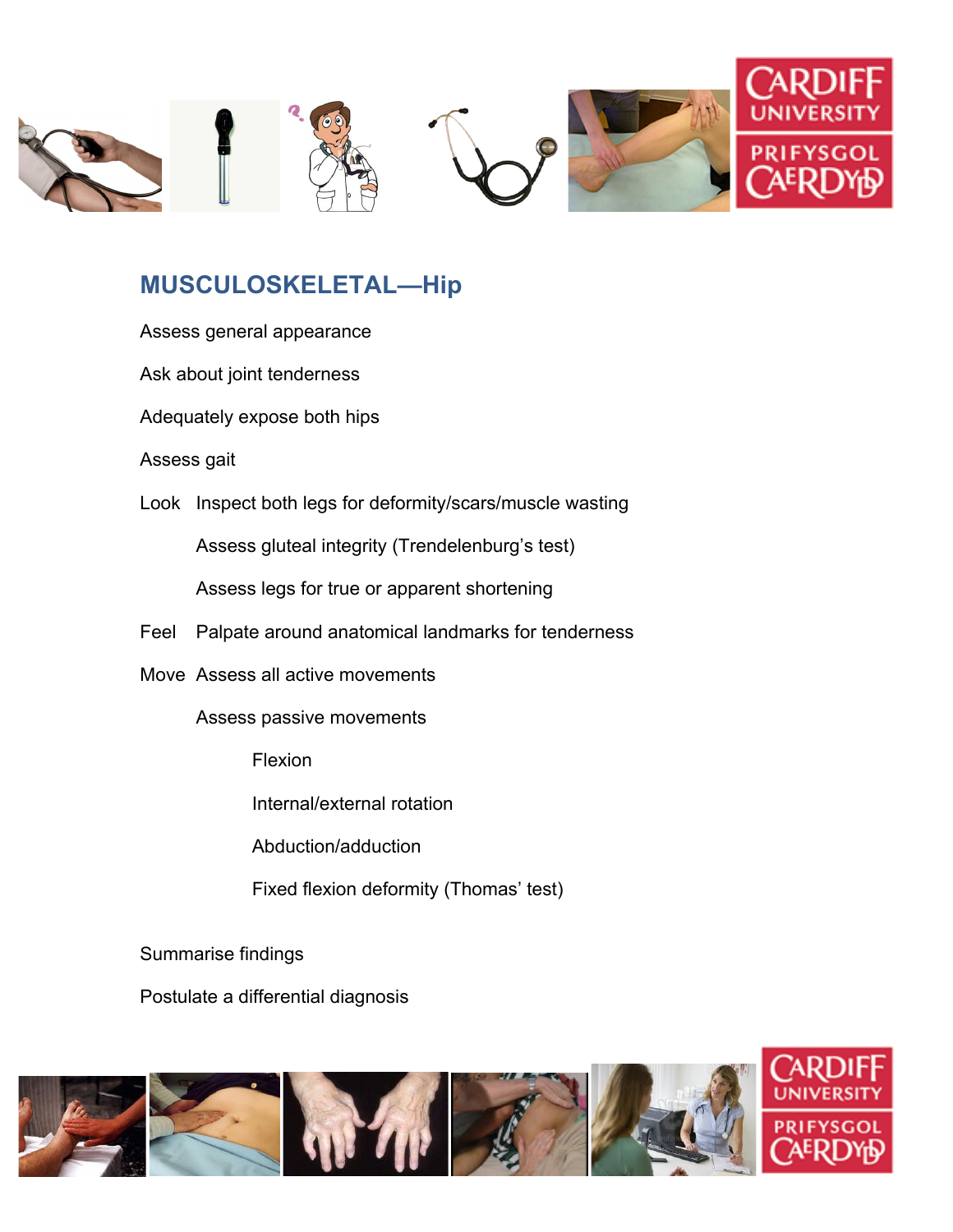

## **MUSCULOSKELETAL—Knee**

- Assess general appearance
- Ask about joint tenderness
- Adequately expose both knees
- Assess gait
- Look Inspection of knees for deformity/scars

Inspection of quadriceps for muscle wasting

Feel Palpate for joint line tenderness

Palpate for crepitus

Assess for knee effusion

Move Assess all active movements

Assess passive movements flexion/extension

Assess medial and lateral collateral ligaments

Assess stability of the joint (anterior and posterior cruciate ligaments)

Summarise findings

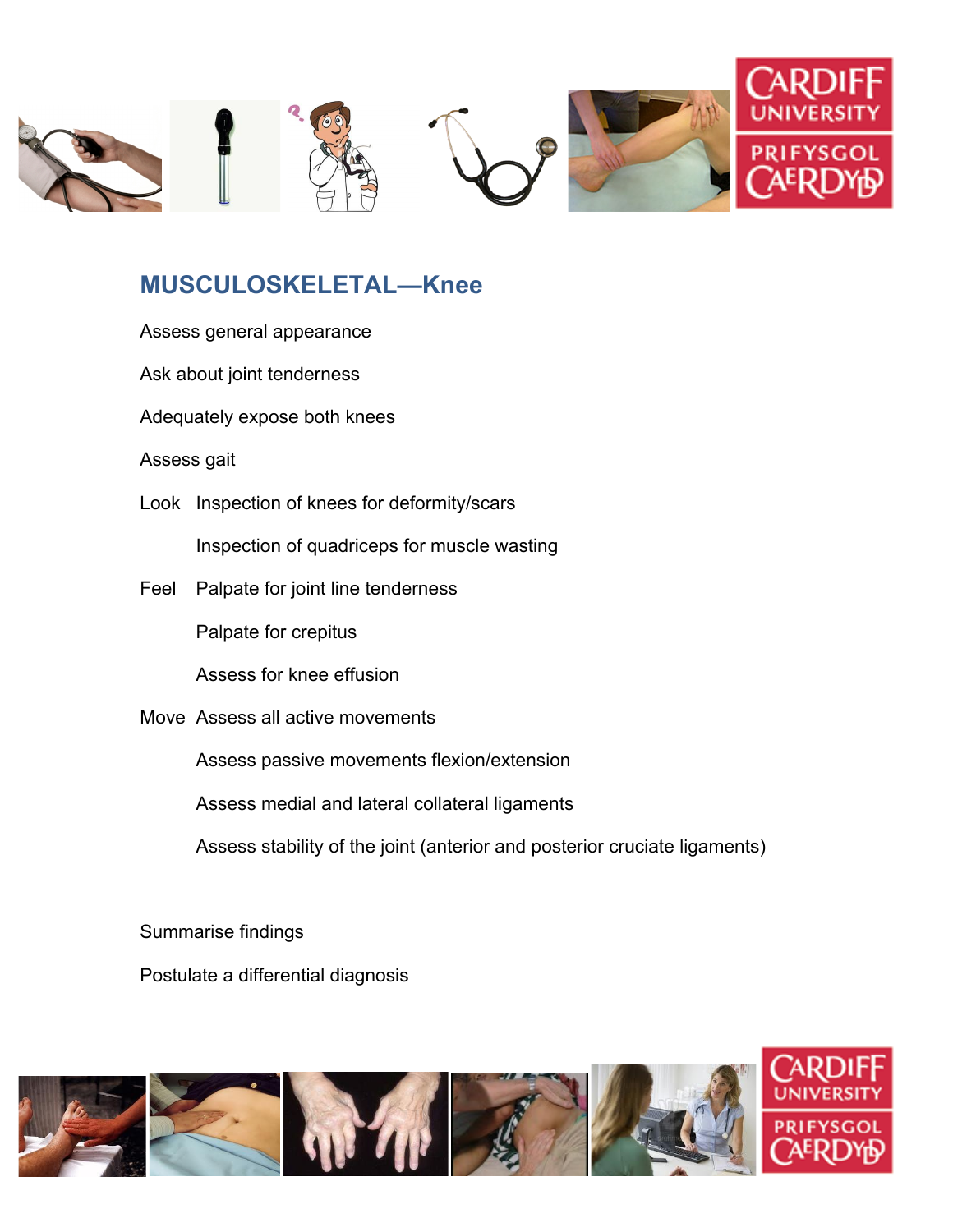

## **MUSCULOSKELETAL—Spine**

Observe general condition of patient

Assess gait

Inspect from behind

Inspect from side, to note absence/reversal of normal spinal curvatures

Palpate spine for tenderness

Lateral flexion cervical spine

Forward flexion cervical spine

Rotation of cervical spine

Rotation of thoracic spine (seated on edge of couch)

Chest expansion

Flexion of lumbar spine (with your fingers on two adjacent spinous processes, bend forwards looking for separation of fingers)

Extension of lumbar spine Lateral flexion of spine Straight leg raising and sciatic stretch test

Consider neurological examination, including strength, reflexes, sensation

Summarise findings

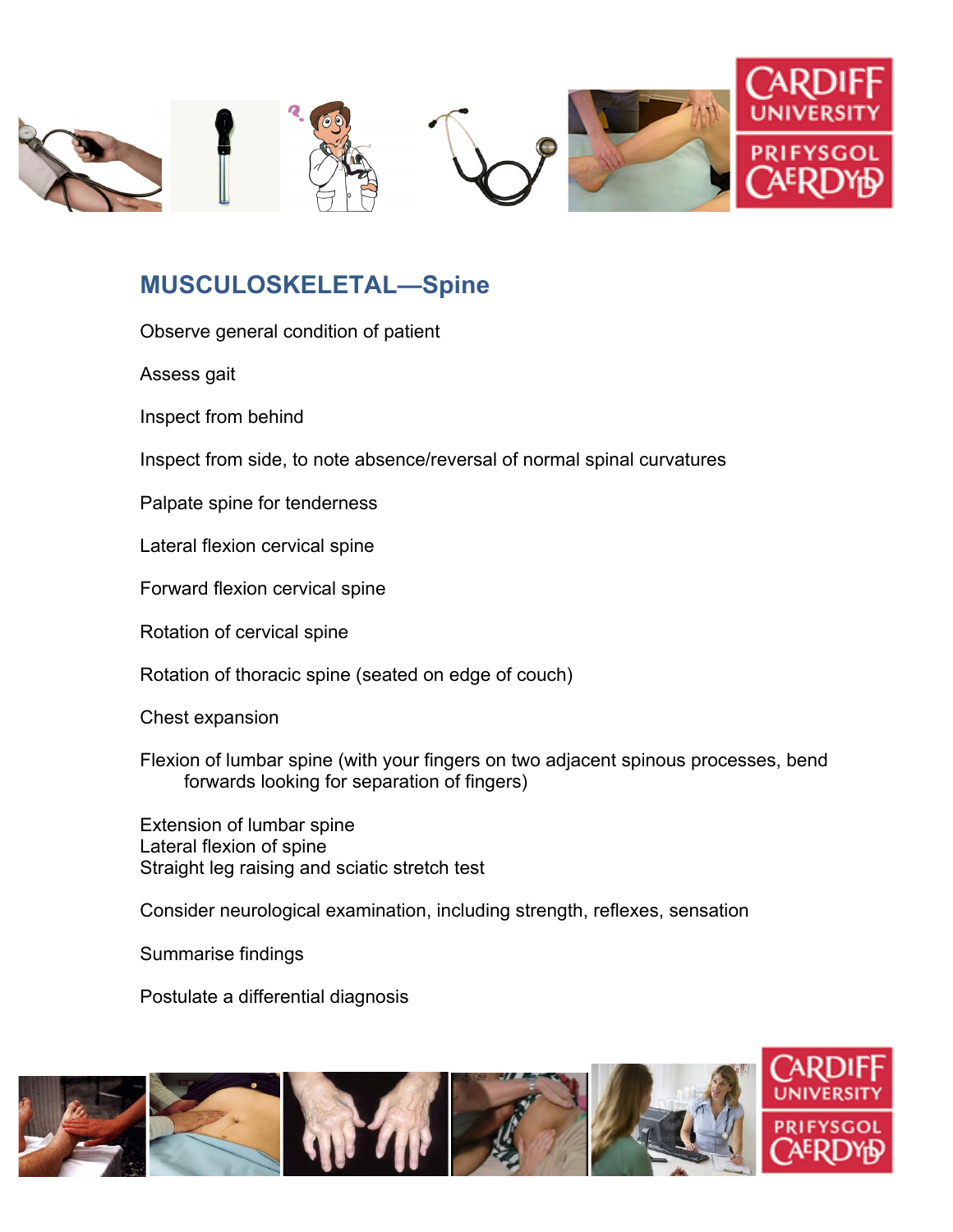

## **NEUROLOGICAL—Visual system**

General inspection

Inspect for external abnormality (ptosis, proptosis)

Check visual acuity

Examine visual fields appropriately, each eye separately

(Show how to draw and label any visual field abnormality correctly)

Examine eye movements appropriately asking about double vision including convergence

Test pupillary response to light (direct and consensual)

to accommodation

Handle ophthalmoscope correctly and with familiarity

Identify red reflex in both eyes

View optic discs correctly

Examine all quadrants of the fundus

Examine macula

Summarise findings

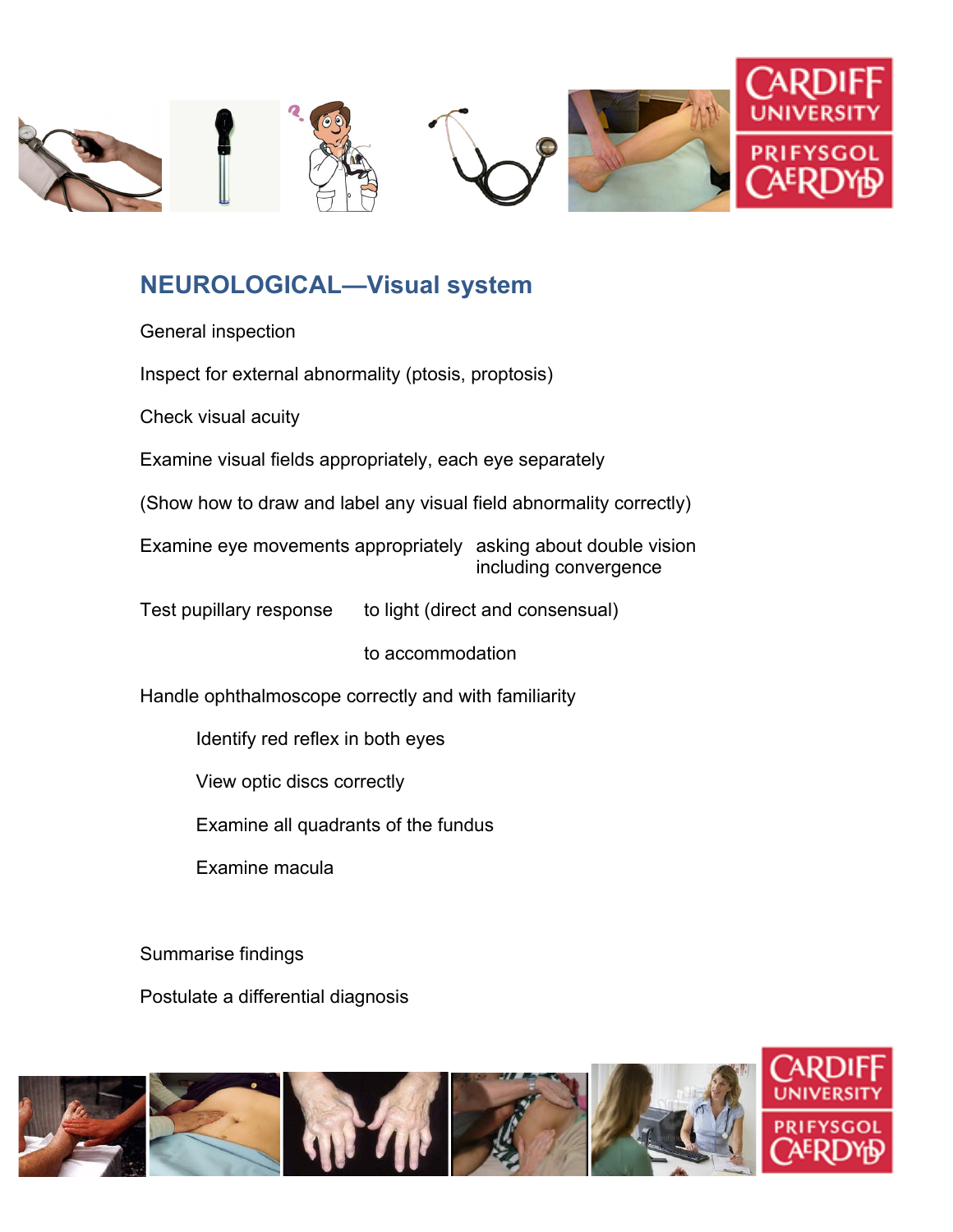

## **NEUROLOGICAL—Upper limbs**

| General inspection                                                        |                                                                                         |  |
|---------------------------------------------------------------------------|-----------------------------------------------------------------------------------------|--|
| Adequate exposure of arms (including scapulae)                            |                                                                                         |  |
| Inspect spine and neck                                                    |                                                                                         |  |
| Inspect arms for deformity, wasting, tremor, sores                        |                                                                                         |  |
| Assess tone                                                               |                                                                                         |  |
| Assess muscle strength                                                    |                                                                                         |  |
| Demonstrate biceps reflex                                                 |                                                                                         |  |
| Demonstrate triceps reflex                                                |                                                                                         |  |
| Demonstrate supinator reflex                                              |                                                                                         |  |
| Assess co-ordination:                                                     | finger–nose test (intention tremor)<br>rapid alternating movements (dysdiadochokinesis) |  |
| Assess sensation: light touch, pin prick, vibration, joint-position sense |                                                                                         |  |
| Cummatica findings                                                        |                                                                                         |  |

Summarise findings

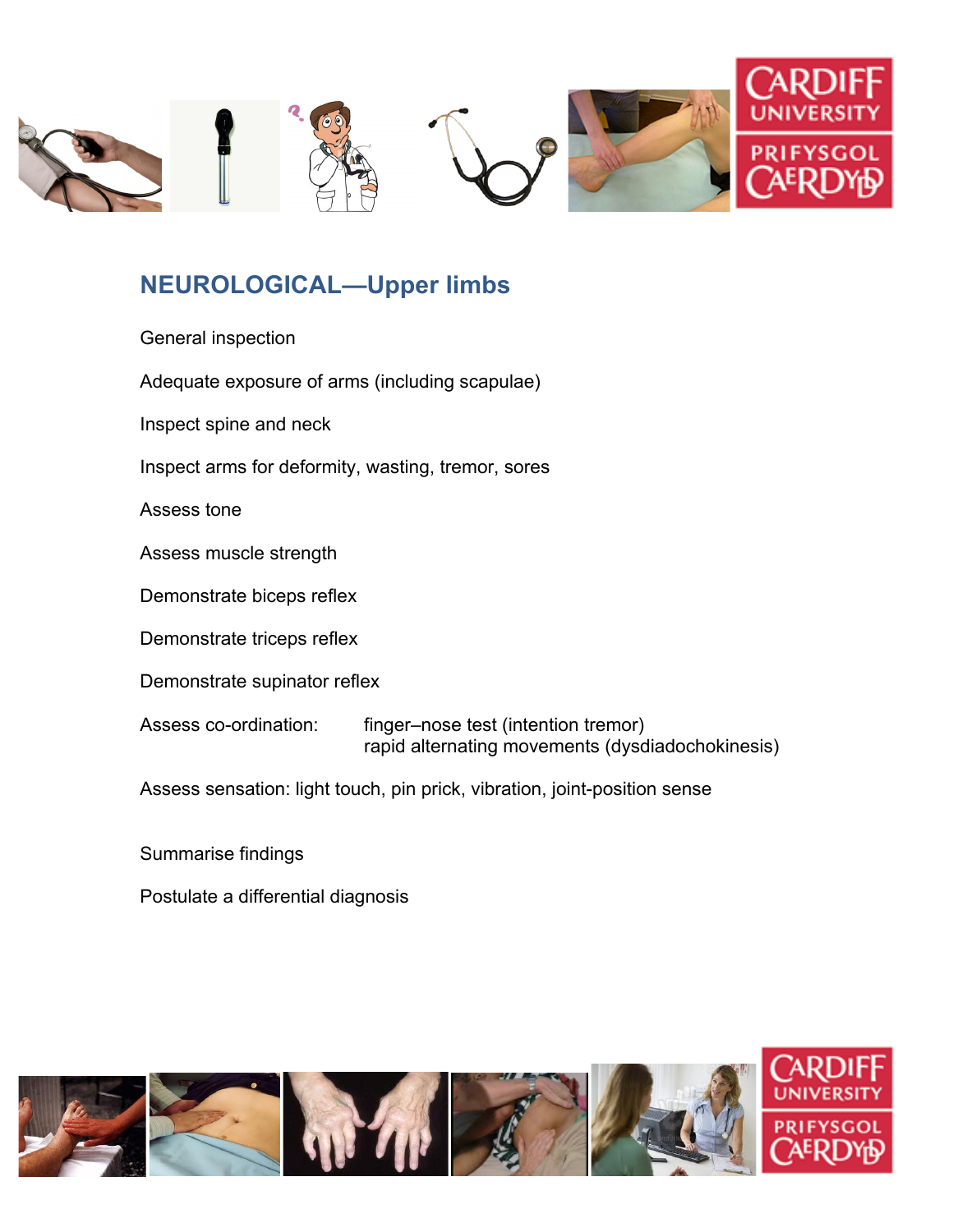

## **NEUROLOGICAL—Lower limbs**

- General inspection
- Adequate exposure of legs (including hips)
- Inspect spine for scoliosis, spina bifida, sores

legs for deformity, wasting, fasciculation, sores (heel)

catheter

- Assess muscle tone
- Demonstrate ankle clonus if appropriate
- Assess muscle strength
- Demonstrate quadriceps reflex
- Demonstrate ankle reflex
- Demonstrate plantar response

Assess co-ordination heel–shin test (intention tremor)

- Assess sensation: light touch, pin prick, vibration, joint position sense
- Assess gait and balance, including Romberg's test
- Consider examining perineal sensation and anal tone, if appropriate
- Summarise findings

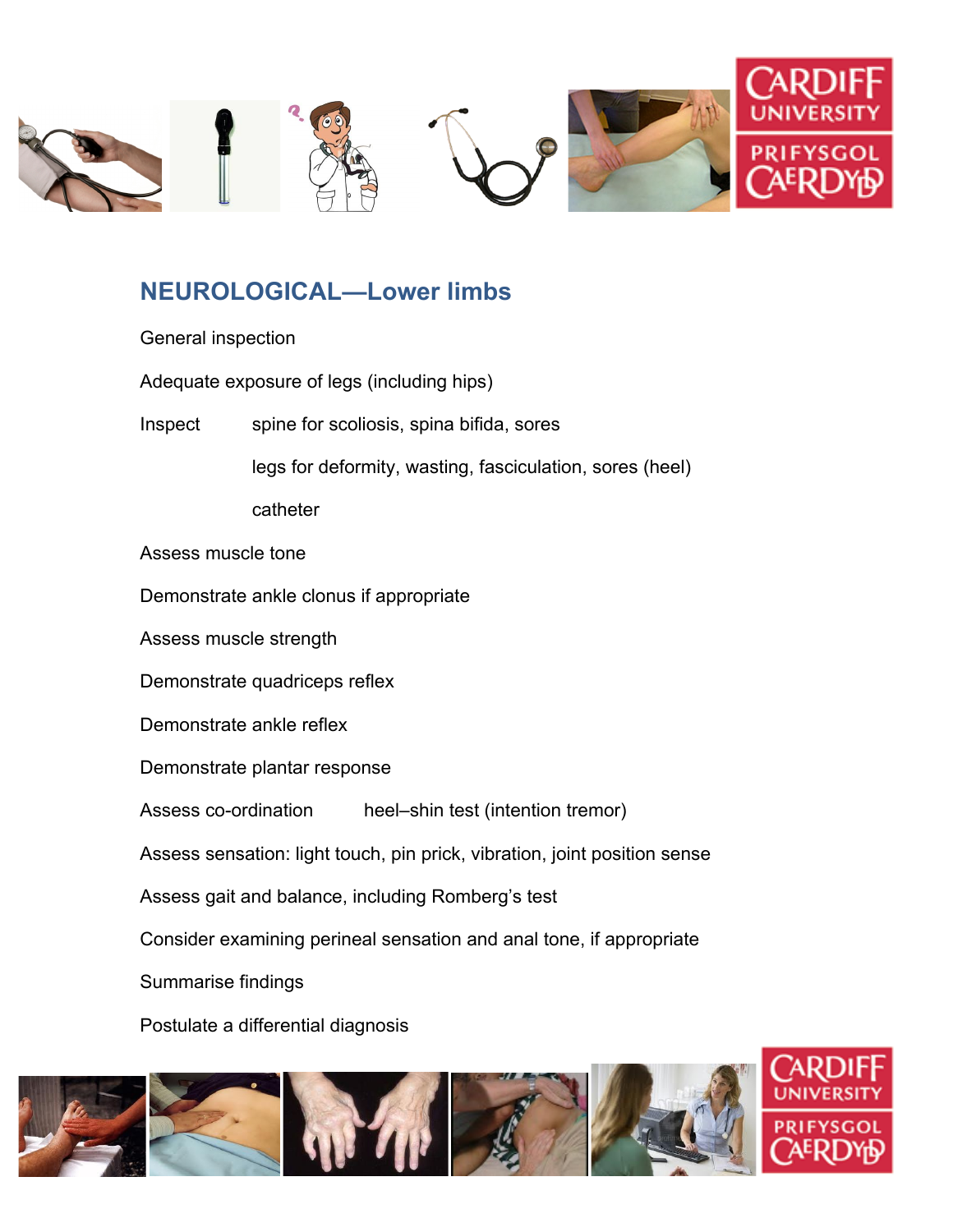

## **RESPIRATORY**

| Observe patient's general condition                    |
|--------------------------------------------------------|
| Position and expose chest appropriately for inspection |
| Examine hands for clubbing                             |
| Examine hands for peripheral cyanosis                  |
| Assess pulse                                           |
| Consider assessing hypercapnic flap (only if relevant) |
| Examine for supraclavicular and cervical lymph nodes   |
| Assess respiratory rate                                |
| Look for central cyanosis                              |
| Assess position of trachea                             |
| Assess chest expansion                                 |
| Percuss chest appropriately                            |
| Correct auscultation, including vocal resonance        |
| Summarise findings                                     |
| Postulate a differential diagnosis                     |

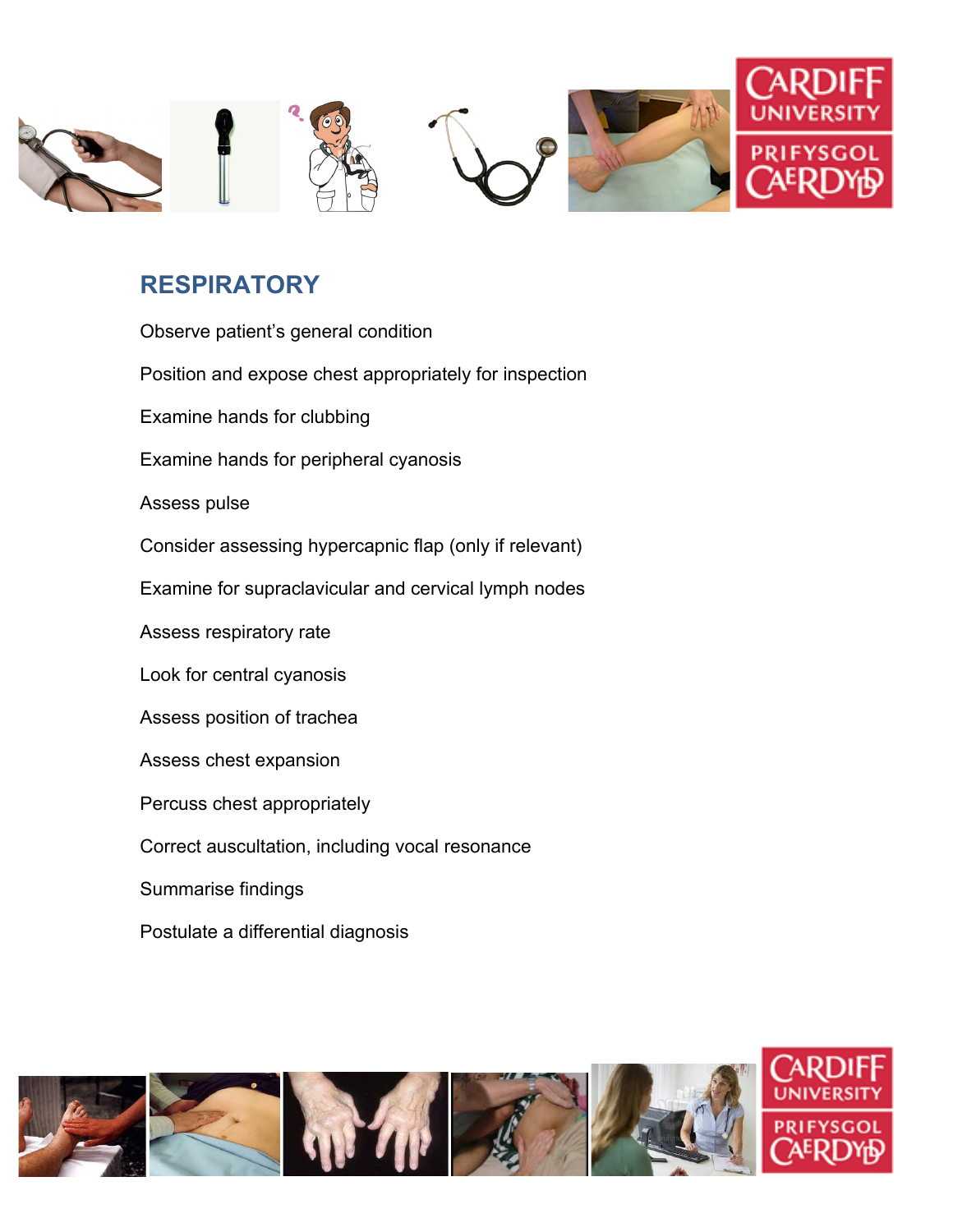

#### **SURGICAL—Abdomen**

Observe patient's general condition

Examine nails

Examine hands

Examine forearms (for evidence of arteriovenous fistula)

Examines eyes for anaemia/jaundice Examine mouth Examine neck for lymphadenopathy Examine skin of upper thorax/abdomen

Appropriate exposure and positioning for abdominal examination

Appropriate superficial palpation

Palpation of liver Palpation of spleen Palpation of kidneys

Percussion of abdomen

Examine for ascites

Auscultation of bowel sounds/bruits

Examine hernial orifices

Consider rectal examination

Summarise findings

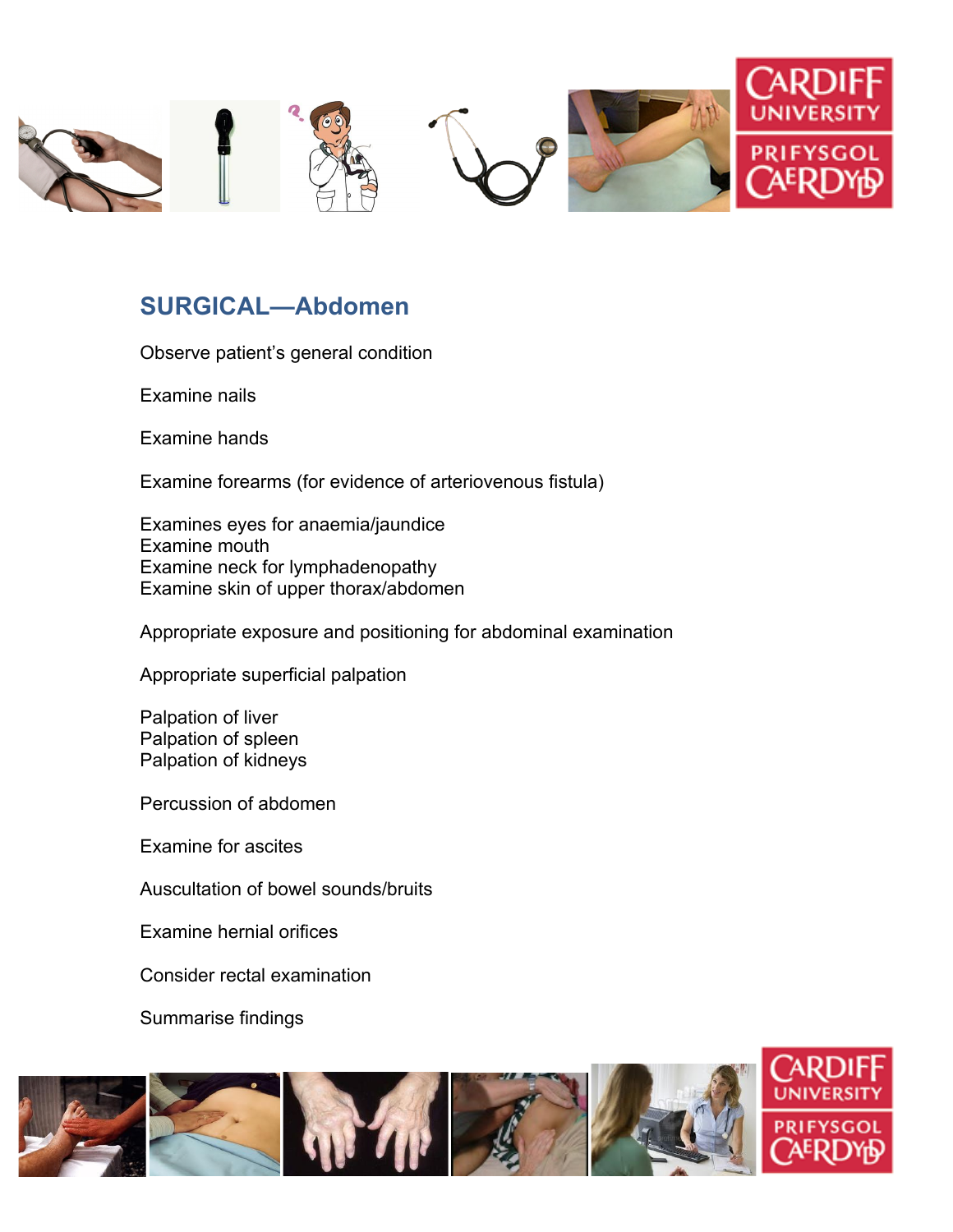

## **SURGICAL—Breast**

| Seek consent, put patient at ease                                   |
|---------------------------------------------------------------------|
| Expose breasts appropriately                                        |
| Inspect breast with arms by side and elevated                       |
| Systematic palpation of asymptomatic breast                         |
| Systematic palpation of symptomatic breast                          |
| Examination of both axillae                                         |
| Examination of supraclavicular fossae                               |
| Examination of chest and abdomen for evidence of metastatic disease |
|                                                                     |
| Summarise findings                                                  |
| Postulate a differential diagnosis                                  |

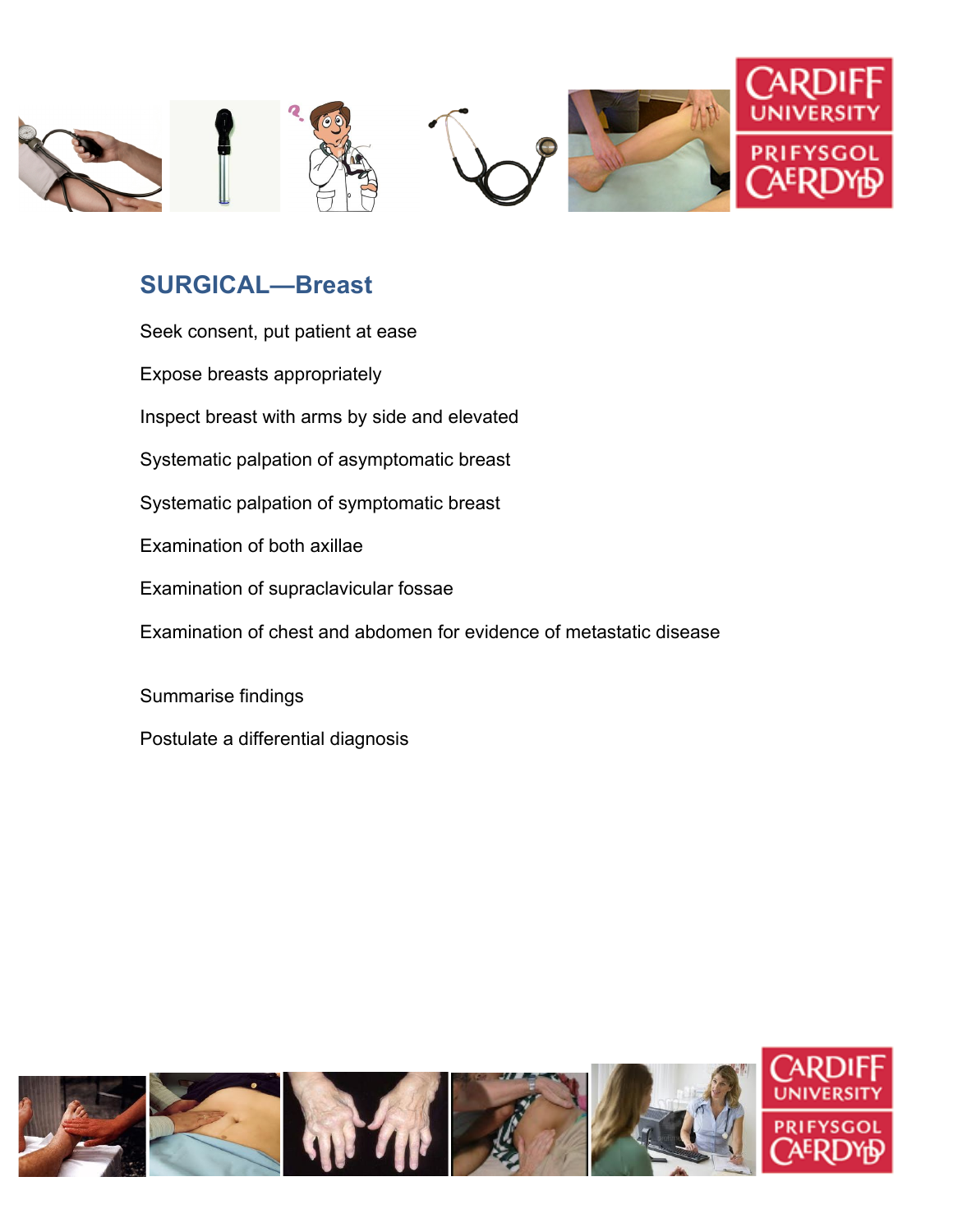

## **SURGICAL—Peripheral vascular system**

- Adequate exposure of legs
- Inspection of legs for venous stasis/signs of ischaemia
- Inspection of other areas at risk of ulcers e.g. between toes and pressure points
- Assessment of capillary refill time
- Assessment of temperature
- Palpation of femoral pulses, bilaterally
- Palpation of popliteal pulses, bilaterally
- Palpation of dorsalis pedis pulses, bilaterally
- Palpation of posterior tibial pulses, bilaterally
- Auscultation for bruits
- Consider Buerger's test, including identifying the 'vascular angle' (Buerger's angle): the angle to which the leg has to be raised before it becomes pale
- Consider examining the neurological system in the lower limbs

Summarise findings

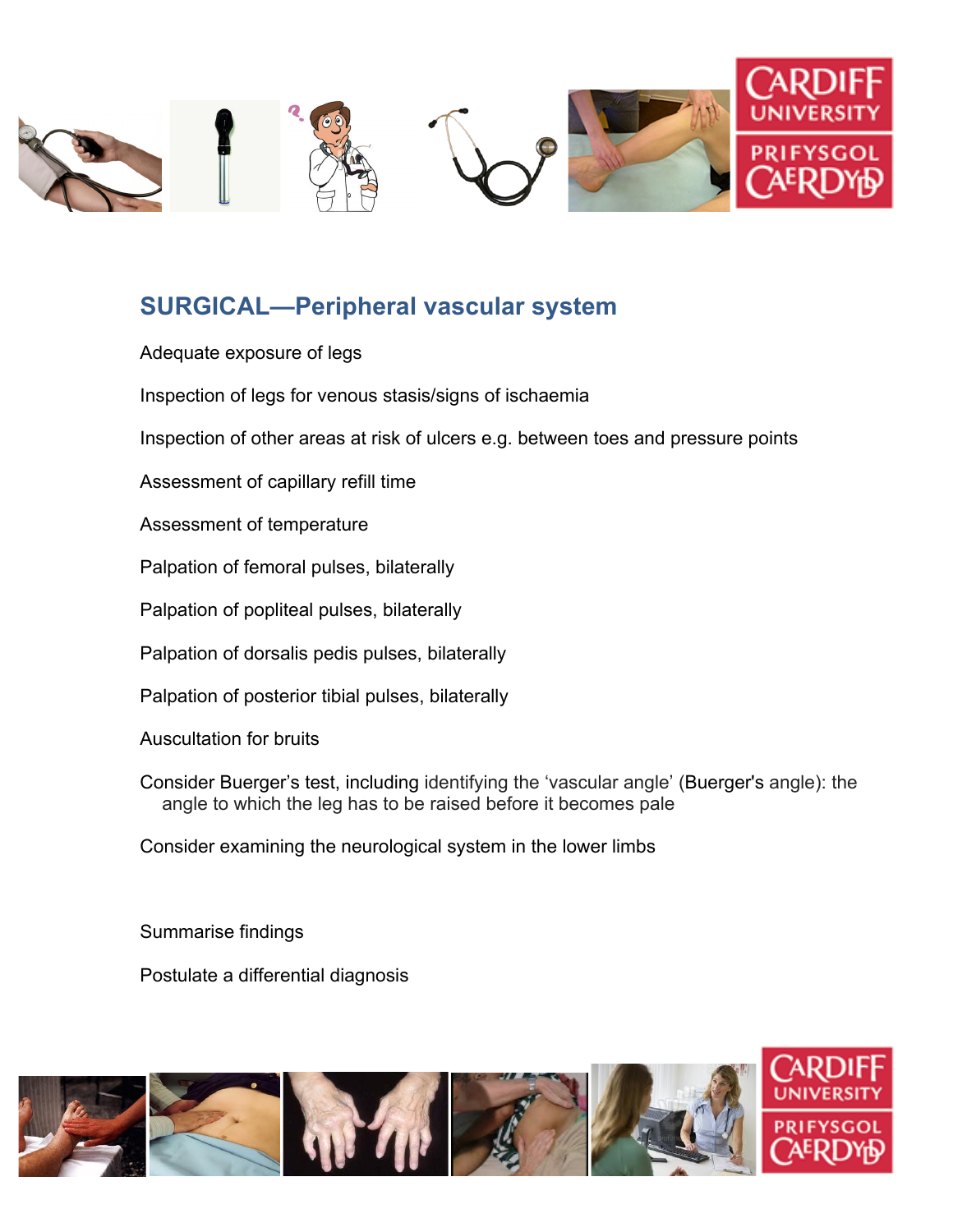

# **SURGICAL—Thyroid and neck**

| Adequately expose the neck                                          |
|---------------------------------------------------------------------|
| Observe any lump, anteriorly                                        |
| Palpate lump appropriately (from behind patient)                    |
| Assess whether any lump moves on swallowing or on protruding tongue |
| Assess position of trachea                                          |
| Examine lymph nodes                                                 |
| <b>Auscultate for bruits</b>                                        |
| Assess thyroid status, pulse, tremor, hands                         |
| Examine for thyroid eye disease                                     |
|                                                                     |

Summarise findings